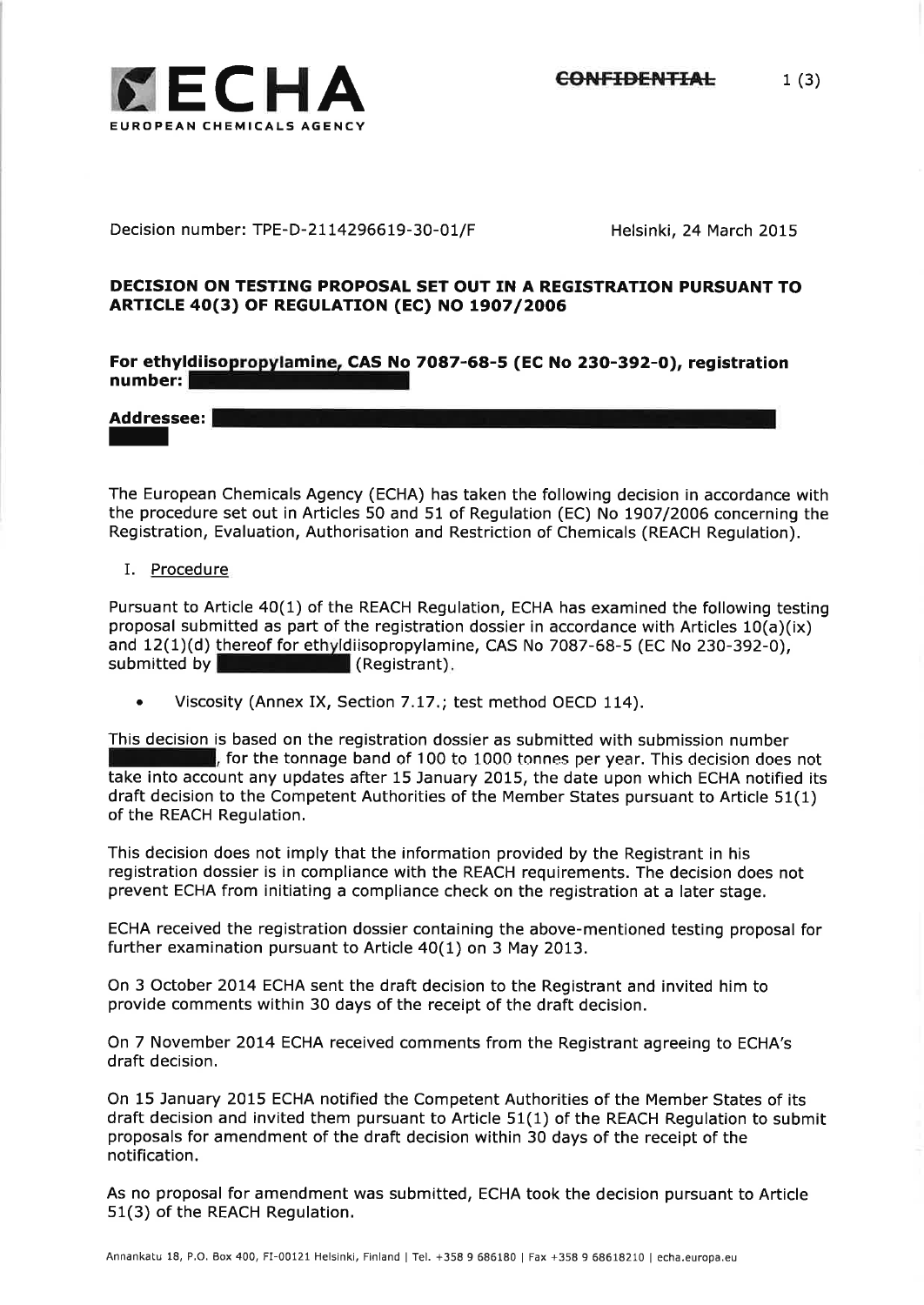

# IL Testing required

# A. Tests required pursuant to Article 40(3)

The Registrant shall carry out the following proposed test pursuant to Article 40(3)(a) of the REACH Regulation using the indicated test method and the registered substance subject to the present decision:

1. Viscosity (Annex IX, Section 7.17.; test method OECD 114)

Note for consideration by the Registrant:

The Registrant may adapt the testing requested above according to the specific rules outlined in Annexes VI to X and/or according to the general rules contained in Annex XI of the REACH Regulation, In order to ensure compliance with the respective information requirement, any such adaptation will need to have a scientific justification, referring to and conforming with the appropriate rules in the respective Annex, and an adequate and reliable documentation.

Failure to comply with the request in this decision, or to fulfil otherwise the information requirement with a valid and documented adaptation, will result in a notification to the Enforcement Authorities of the Member States.

### B. Deadline for submitting the required information

Pursuant to Articles 4O(4) and 22(2) of the REACH Regulation, the Registrant shall submit to ECHA by 1 October 2O15 an update of the registration dossier containing the information required by this decision, including, where relevant, an update of the Chemical Safety Report.

#### IIL Statement of reasons

The decision of ECHA is based on the examination of the testing proposal submitted by the Registrant for the registered substance.

1. Viscosity (Annex IX, Section 7.17.; test method OECD 114).

Pursuant to Article 40(3)(a) of the REACH Regulation, ECHA may require the Registrant to carry out the proposed test.

"Viscosity" is a standard information requirement as laid down in Annex IX, Section 7.17. of the REACH Regulation. The information on this endpoint is not available for the registered substance subject to the present decision but needs to be present in the technical dossier to meet the information requirements. Consequently there is an information gap and it is necessary to provide information for this endpoint.

The Registrant has submitted a testing proposal for a Viscosity of Liquids study (OECD 114).

ECHA considers the proposed test appropriate and testing should be performed with the registered substance.

Therefore, pursuant to Article 40(3)(a) of the REACH Regulation, the Registrant is requested to carry out the proposed test using the registered substance: Viscosity of liquids (test method: OECD 114).